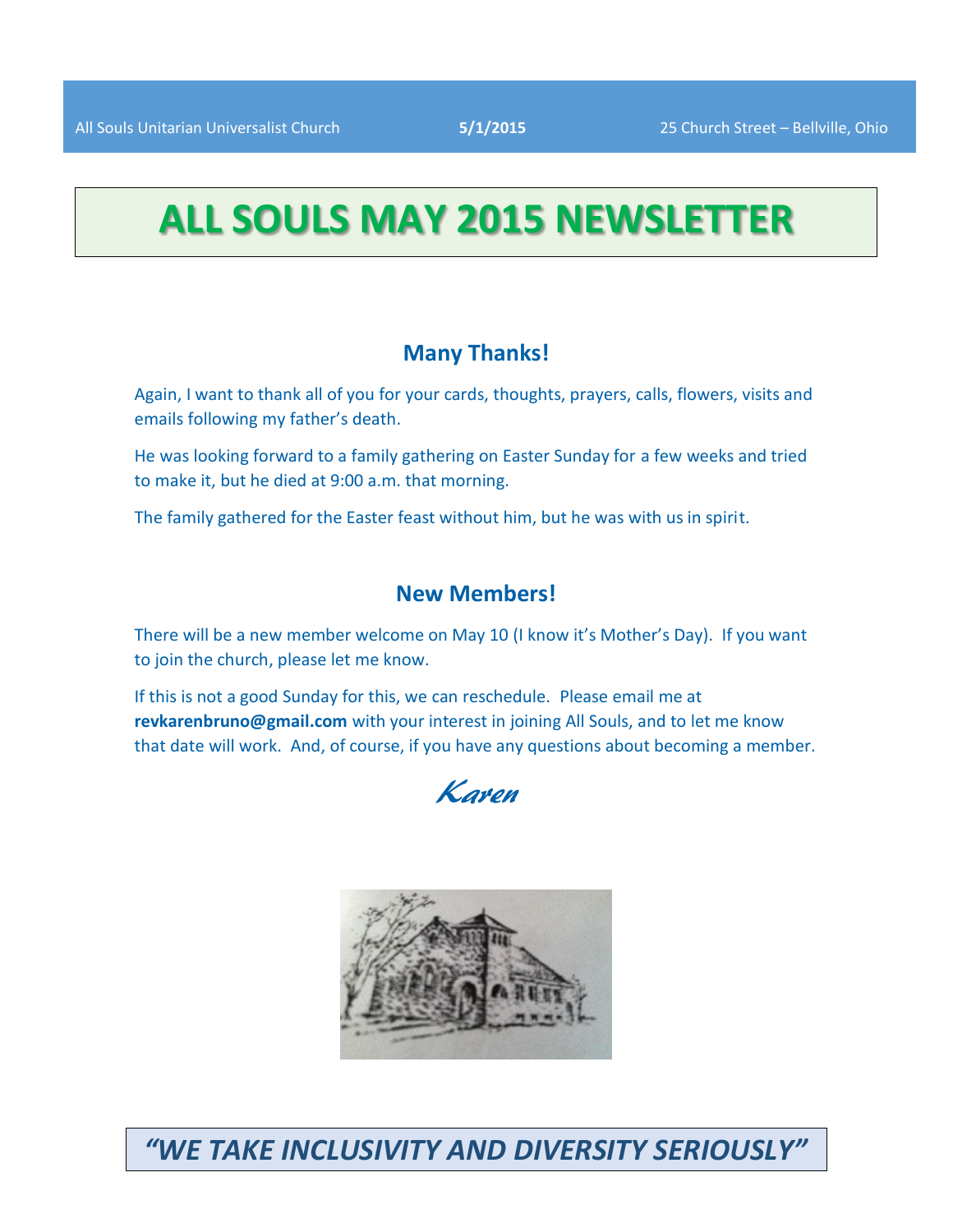# *MESSAGES FROM THE BOARD*

#### **…from Glenn Myers, President**

# **PLEDGING**

"I want to give more to my church, but can't afford it." "I want to Pledge, but don't know what unexpected personal expenses may come up next year." "I want to Pledge, but I think \$800 for the year is too much."

As an All Souls member, you may identify with one or more of the above quotes. And they are all understandable positions, but you may also feel uncomfortable or even a little guilty about it. When one chooses to become a member, there is an inherent responsibility to support the church financially (although unspoken) and otherwise. The question is: How do you deal with it? The level of responsibility and degree of commitment are personal choices to be made by each individual and will be respected by the church.

#### **BELOW IS MY PERSONAL STORY CONCERNING PLEDGING**

When I started attending All Souls as a visitor, I would drop some money in the collection basket because it was the thing to do -- and it's awkward, if not embarrassing, if you don't -- what would those folks sitting around you think if you don't? I also realized that what I was giving was not for the right reason. I'm sure it helped with church financial responsibilities, but it didn't contribute to my spiritual satisfaction.

On joining All Souls later, I decided to attempt to do my part in financially supporting the church. The problem is that when one does something voluntarily, it's sometimes difficult to find the self-discipline to keep at it.

The PLEDGE seemed to be the type of commitment that would keep me in line. I learned that the equal share (not fair share, that's an amount determined by each individual) for maintaining the All Souls program is about \$800 per year (some members give more, some less).

I looked in my budget, the \$800 wasn't there. There was house payment, taxes, insurance, food, etc., but no church fund -- and there was no extra income to create one. However, there was a miscellaneous account that supported things like going out to dinner occasionally, buying a six-pack now and then, and going out to breakfast, etc. I would have to sacrifice some, but the PLEDGE would have to come from that fund.

It occurred to me that I was going out to breakfast three or four times a week (I'm retired). Breakfast would cost around \$8 and gas another \$2. So, I decided to sacrifice two of those breakfasts out per week, eat at home for \$2 worth of food and there it was!!! -- \$16 per week and my \$800 for the year's Pledge.

Bottom line is that I feel good about supporting my church, and I actually enjoy boiled eggs, toast, and coffee at home a couple of times a week. (Also, I get to watch the birds at the feeder while eating my breakfast.)

I hope others will find a way to PLEDGE financial support to All Souls and enjoy the satisfaction of fulfilling a commitment.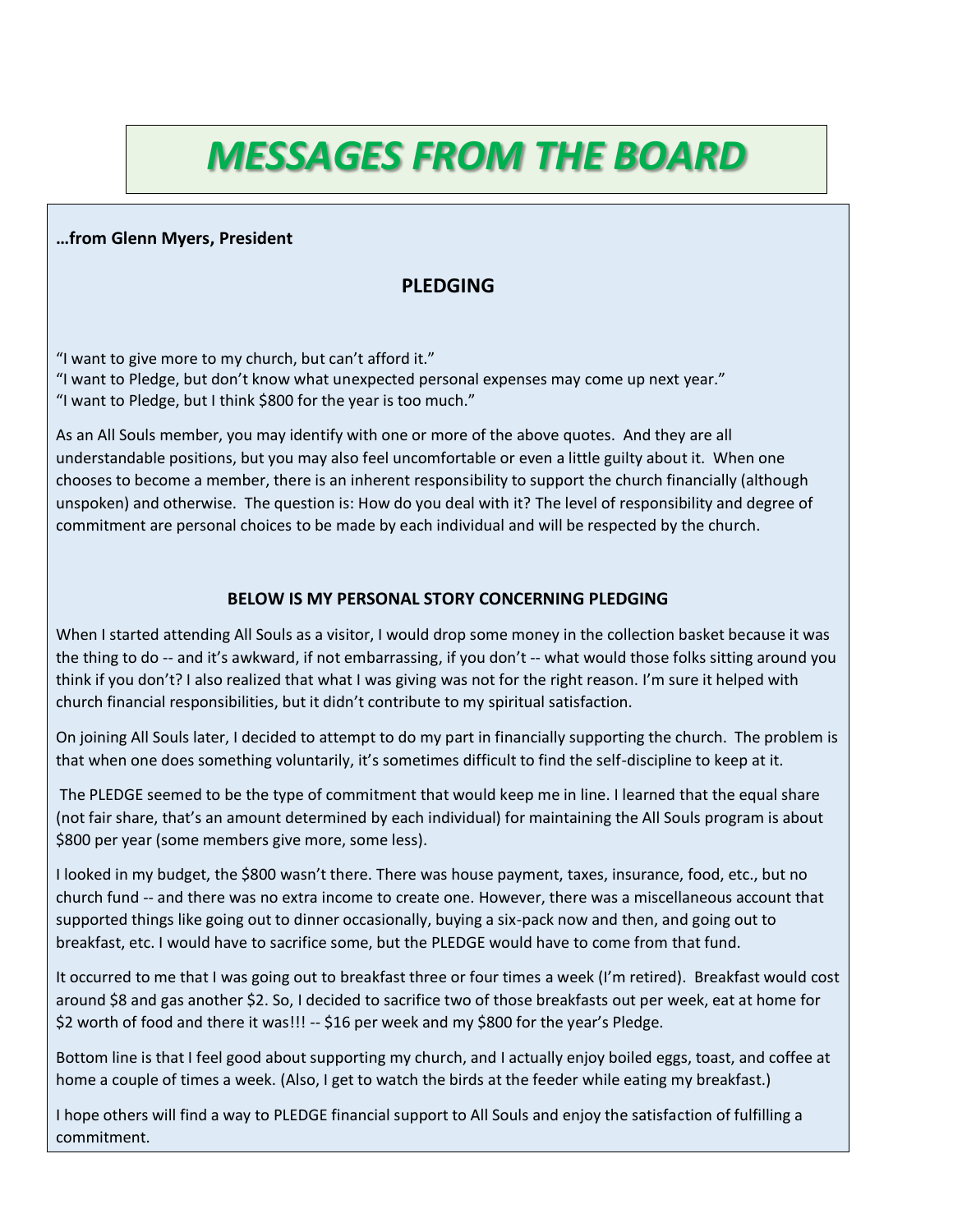# **MARCH TREASURER'S REPORT**

|                                     | <b>MARCH</b> | $Y-T-D$   |
|-------------------------------------|--------------|-----------|
| <b>INCOME</b>                       |              |           |
| <b>Pledges</b>                      | 2,791.00     | 18,611.00 |
| <b>Offerings</b>                    | 584.00       | 4,591.76  |
| <b>Donations - Maintenance Fund</b> | 0.00         | 3,080.00  |
| <b>Kenya Coin Collection</b>        | 87.50        | 640.10    |
| <b>Chair Fund</b>                   | 790.00       | 790.00    |
| <b>Rummage Sale</b>                 | 0.00         | 2,203.40  |
| <b>Recycle</b>                      | 0.00         | 226.72    |
| <b>Other</b>                        | 0.00         | 221.25    |
| <b>TOTAL</b>                        | 4,252.50*    | 30,364.23 |
| <b>EXPENSES</b>                     | 2,675.88**   | 28,341.68 |
| <b>DIFFERENCE</b>                   | 1,576.62     | 2,022.55  |

**\*A monthly income of \$3,039.33 is required in order to meet annual expenses of \$36,472.00**

| **Expenses Other than "Usual" | \$60.00 Repair Chair Lift           |
|-------------------------------|-------------------------------------|
|                               | \$160.00 Install Ice Gutter on Roof |
|                               | \$109.13 Ad for July Bazaar         |

# **MARCH PLEDGE REPORT**

| <b>Total Members</b><br><b>Total Pledges</b><br><b>Average Attendance</b> | 27<br>22<br>50       |                        |
|---------------------------------------------------------------------------|----------------------|------------------------|
|                                                                           | <b>MARCH</b>         | $Y-T-D$                |
| <b>Amount Pledged</b><br><b>Amount Received</b>                           | 1,659.00<br>2,791.00 | 17,448.00<br>18,611.00 |
| <b>VARIANCE</b>                                                           | 1,132.00             | 1,163.00               |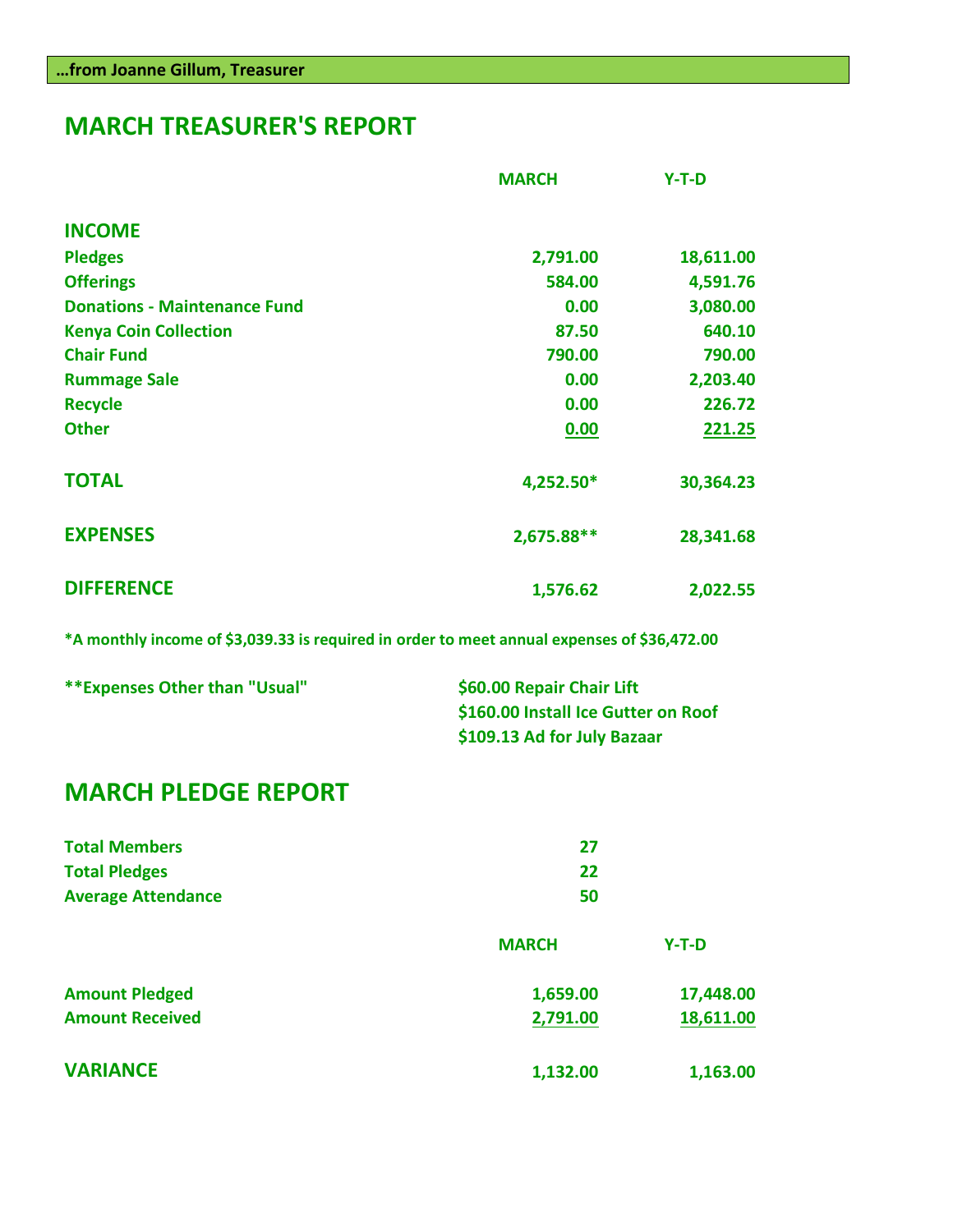#### **…from Ann Kilgore, Vice President**

First: It's time to elect officers and trustees of our UU Church. Cheryl Church and Jacqueline Moore will serve with me. Many have agreed to serve another year. We need a Pastoral Care Trustee, a Religious Education Trustee and a Social Action Trustee. Please call any one of us if you would be willing to serve or even to suggest a person. There will also be nominations from the floor at the election. If you want to vote and will not be here, ask and we will give you an absentee ballot.

This Last: I served on the Minister Selection Committee under chairman, Art O'Leary, who is just great. He has a letter ready to go to our District Representative.

Last – and Exciting!: President Glenn Myers and I met with real estate agent, Brian Constance, to take a look at the house across the street (west and corner lot on Bell and Church Streets). Are you wondering why???? Well, it's for sale. Maybe we should think and talk about buying it!!!!

Here are some reasons why…..

- 1. We do need or will need office space for a minister.
- 2. Sunday school rooms could be there.
- 3. Private places for counseling.
- 4. Use for small meetings.
- 5. Part-time minister could use it to stay there part-time or between other part-time congregations.

We have some money not making any money (endowments), and we have no mortgages. Bellville area property values are always good. This property is not large, and there is not much close that will be reasonable. The agent will be glad to show anyone. Let's think and talk about it.

#### **…from Mike Garber, Finance Trustee**

I was elected Trustee of Finance and have served as chair of the Financial Committee this year. Members of the committee are Joanne Gillum (Treasurer), Kristy Mandeville, Chuck Rhodes and Marjorie Smith. Each quarter the committee meets to audit accounts payable, checking account statements, checkbook deposits and weekly income statements.

Currently, we are in the process of developing the budget for 2015 – 2016, and the committee has met with Glenn Myers to plan the upcoming stewardship and pledge program.

Several members have shared ideas for fund raising. If you have any suggestions, let me know. We will be working on this when the pledge drive is complete.

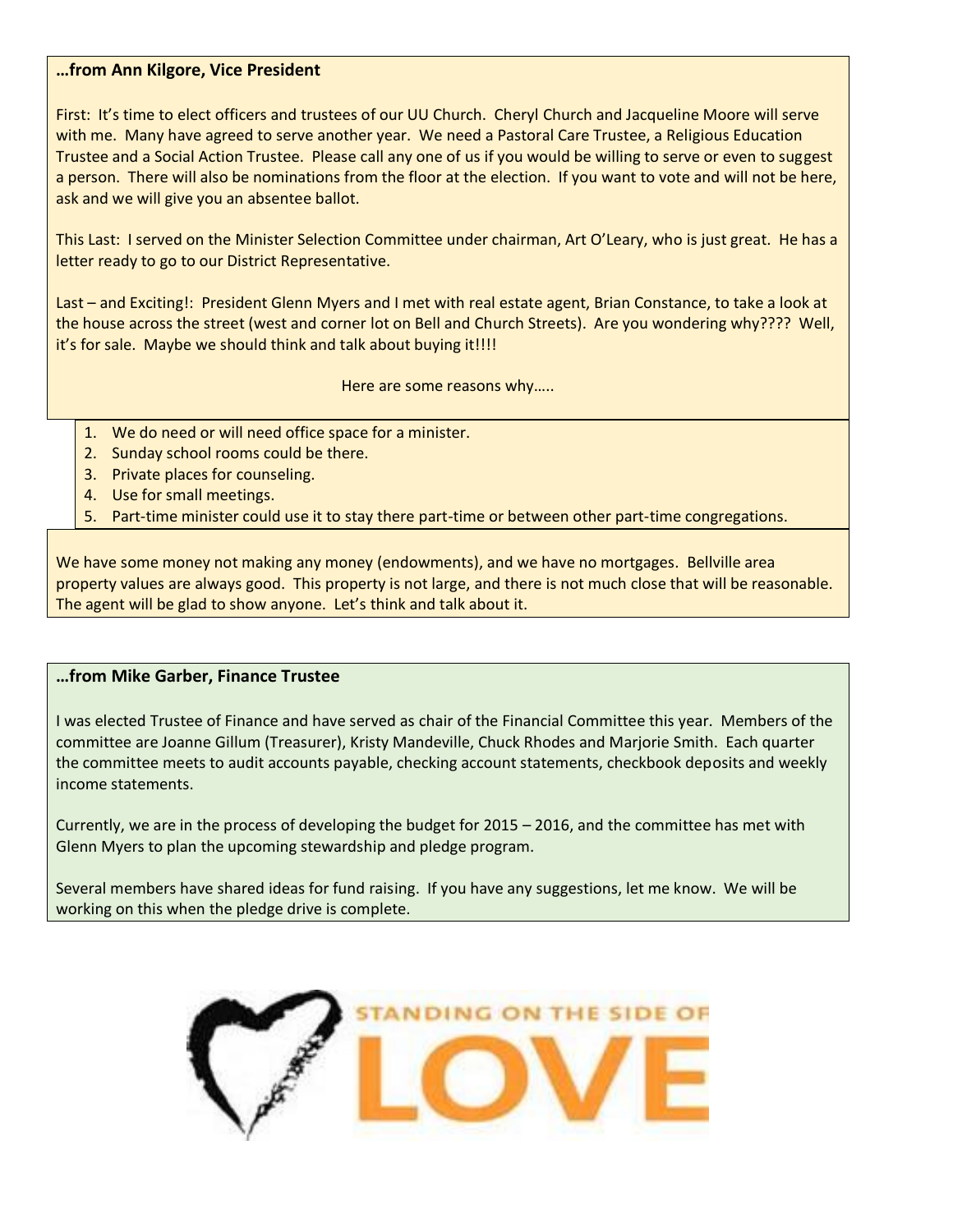#### **…from Chuck Rhodes, Building & Maintenance Trustee**

The sidewalk in front of the church has been completed. It was poured April 21 and looks good. All that remains is to prepare the area for grass. This is the responsibility of the contractor.

With the sidewalk installed, we can proceed with the sign. The sign committee will submit a proposal to the board at the May board meeting and, hopefully, can begin work on this project in June.

The church spring cleanup day was April 25. 14 volunteers completed 9 tasks that included: clean and organize the nursery, wash restroom walls, clean and organize shed, wash kitchen cabinets and counters, wash tables and chairs, vacuum pews, wash upstairs windows inside, wash upstairs and hallway woodwork and clean mower/sharpen blade. I want to thank the volunteers for their hard work: L.D. Ball, Sandy Macpherson, Cheryl Church, Mike Garber, Jay Gilbert, Joanne Gillum, Dick Gleckler, Liz Hansen, Bruce Kilgore, Renee Maginniss, Glenn Myers, Judy Shaffer and Morley Smith.

During the summer we will working on specific projects such as painting, landscaping, etc. Let me know if you would like to be involved in these projects.

#### **…from Reed Richmond, Social Action/Social Justice Trustee**

#### **Popcorn Theology**

We plan to continue the Adult RE class in Popcorn Theology the first two Sundays in May, if interest continues. That will be May 3 and May 10 at 9:00 a.m., with movies to be decided.

#### **Social Justice/Social Action Meeting**

We will have our regular meeting the first Tuesday of the month, May 5, at 7:00 p.m.

#### **All Souls "May Day or There-Abouts" Get-Together**

We are having a get-together for no particular reason on Wednesday, May 6 at 7:00 p.m. at The Happy Grape in Lexington. Just meet up, enjoy a beverage, and enjoy some company. All Souls are Welcome. Anyone who gets there early can enjoy some supper and grab some tables and chairs on the patio (if the weather is good).

#### **Honoring Our War Dead and Seeking Peace**

On May 24, the day before Memorial Day, I will be presenting a Peace Memorial Service at All Souls for the 10:30 a.m. service. The purpose of the service is to honor those who have given their lives serving in our armed forces, while we seek peaceful solutions to ending war and its devastating effects. Several All Souls members will assist me in the service. Please join us for this memorial service and a call for peace.

The previously planned evening service that day at 7:00 p.m. at the square in downtown Bellville has been postponed. Perhaps someone else (see below) would like to take this on for a warmer evening when there aren't other social activities planned.

#### **Reed Richmond Is Retiring as Social Action Chair**

There is an election for Trustees on the first Sunday in June for my replacement. Please consider running for this. I have put some plans in action (see summary), and somebody with a little energy and enthusiasm can do a lot more in this position than I have. I am stepping back because I have served on the Board for six years, and it is time to step away and to interject some new blood (also I have farm work to do). Thanks!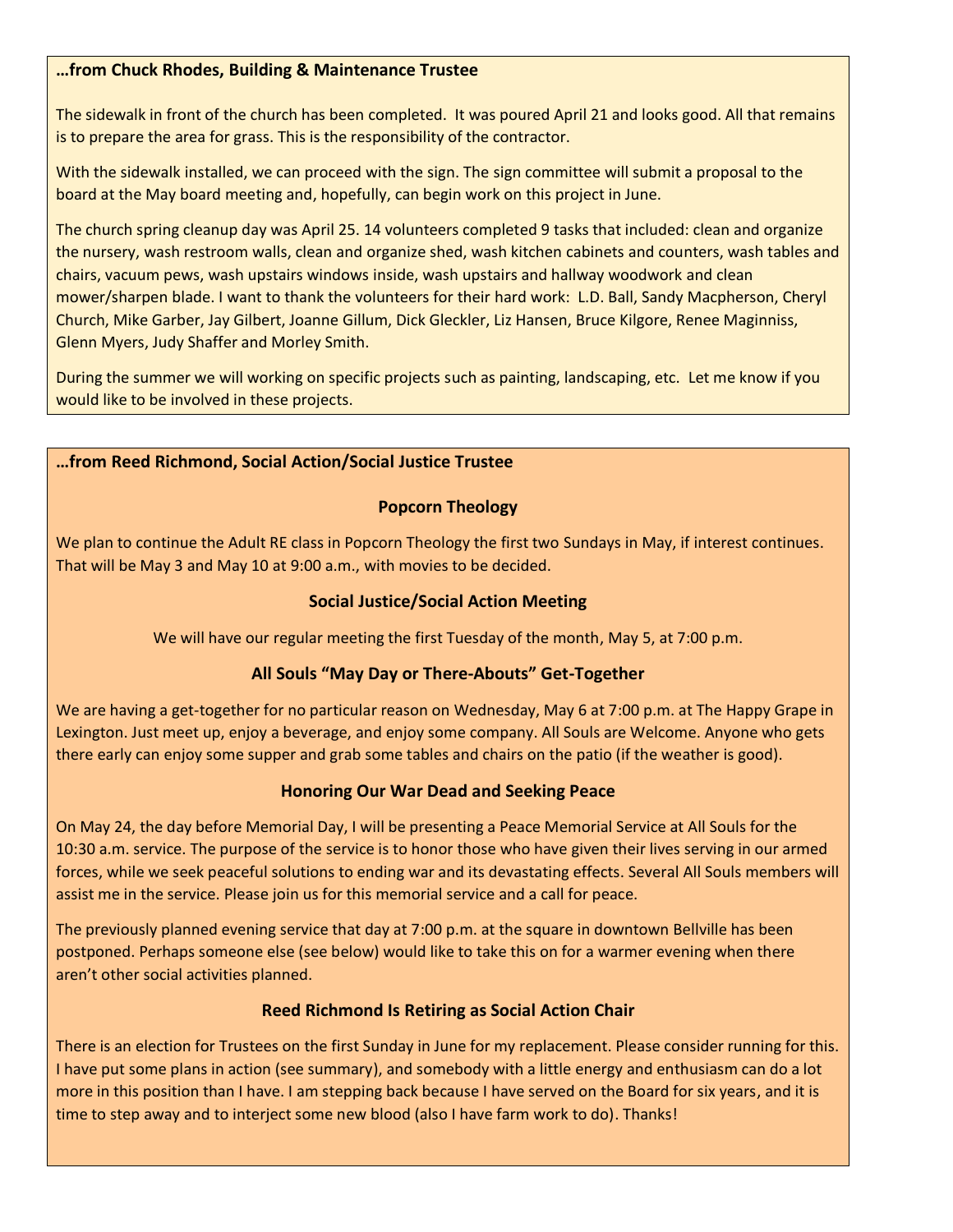#### **…Social Action/Social Justice cont.**

### **Year in Review (So Far)**

Here's what didn't happen: Starting the process to become a "Welcoming Church." Perhaps some other energetic soul (see previous page) would like to take that project on. I suggest a committee of dedicated individuals (gay and straight) start looking at all the details and perhaps calling the OMD for ideas and suggestions on how to get started. This project is more than one person can do alone.

#### **What Did Happen Is…..**

Started monthly Social Action meetings (first Tuesday of the month at 7:00 p.m.). Although sparsely attended, the conversation was lively, engaging, and respectful.

Thanks to a suggestion from Will Humphrey, we started a social gathering on the first Wednesday of the month at 7:00 p.m. The first meeting was at Old Bag of Nails and the second is at The Happy Grape on May 6. This is mostly just an opportunity to get to know the people who share our pews. Feel free to arrive early and order supper and grab some chairs and tables.

Thanks to Brian Moore, the Highway Clean-Up days continue, and the last one was spectacular (judging by the number of orange bags left for pick-up). Brian continues the quarterly recycle days, and I am going to claim both of these projects as Social Action - even though Brian does all the work – with a lot of help from some industrious baggers and recycle collectors.

Coins for Kenya. This project is ongoing and one of the great success stories of our church. If you don't know all the details, just ask someone who has been here for a while. Through our coin collection, we donate \$100 a month to help AIDS orphans in Kenya. If the coins fall short of \$100, the church chips in the rest. Aloys Kamwithi, who started the fund, once said of this project "This little church holds the world in its hands", and I can't think of a greater compliment than that.

Women to Women. We donate \$37 a month to help a woman somewhere in the world become self-sufficient and help her family and community. It's a wonderful Social Action project that takes a small investment from our church funds.

Started some Social Justice discussions in Adult Religious Education.

### **Your Commitment to Social Action and Social Justice**

Often there are issues that our church has a responsibility to take a stand on. When you know of something that is important to you, stand up and make it known. Get others to stand with you. You may find that others in the church feel your issue is worthy of having the backing of the congregation. Don't be afraid to speak up.

Finally, I want everyone to know that whether you are a friend or a member of All Souls, your most important contribution to the church is your presence. Everyone has contributions to make to the church. While the church needs financial commitments to continue to operate, without the dedication of everyone (ALL SOULS) we are not the vibrant and loving sanctuary that has become a home for so many. Here, we hope you find strength and safety, compassion and comfort, and encouragement on your spiritual journey.

#### **As always, thanks for what you do in the name of peace and justice.**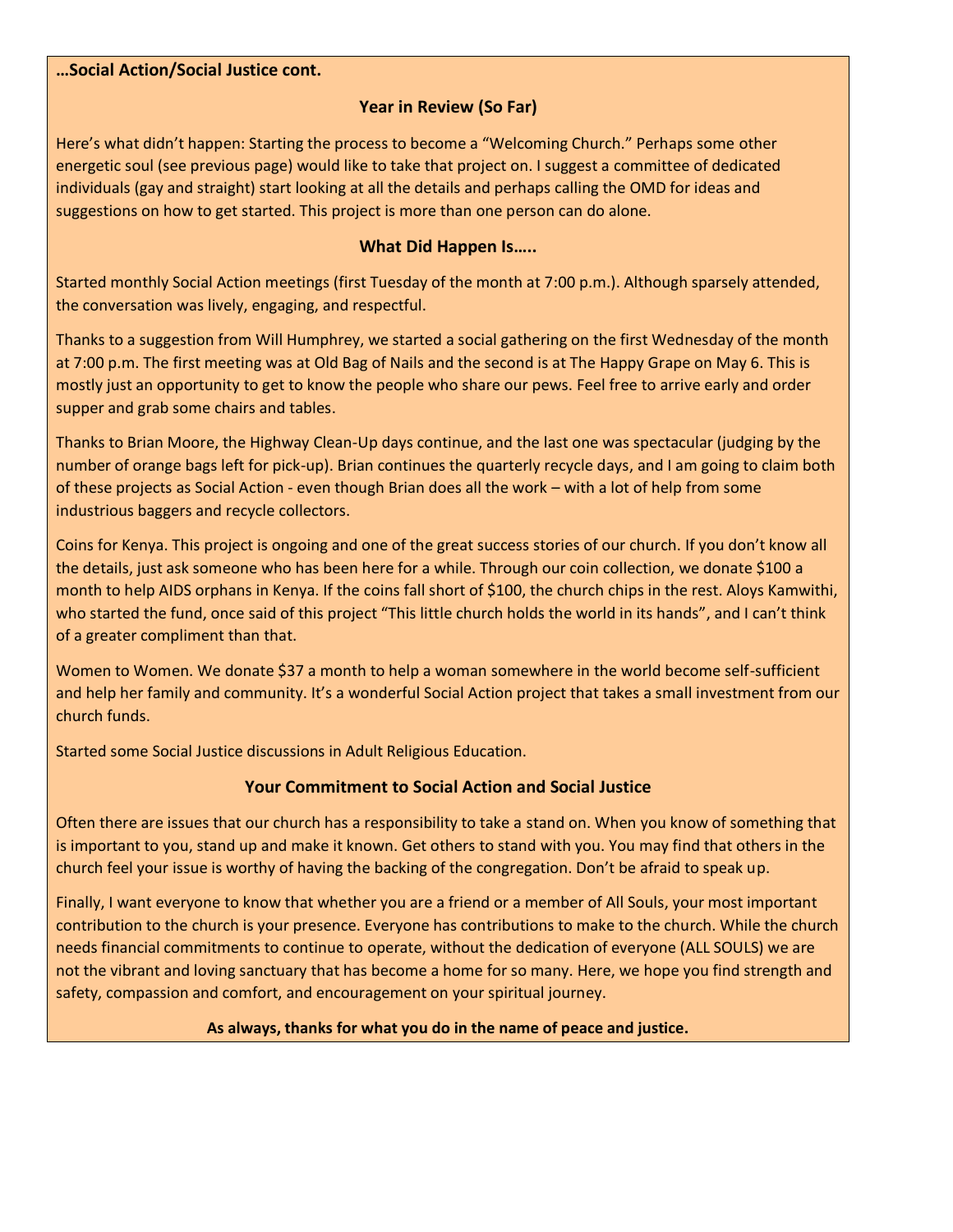#### **…from Liz Hansen, Religious Education Trustee**

Youth Religious Education will continue with the youngest children (5-10) using the Dr. Seuss curriculum for "Horton Hears a Who", led by Joan Richmond on May 3. The older kids will continue Popcorn Theology, watching and discussing "Willow" with Mandy Waltz on May 10.

The Dr. Seuss study has been so fun we are going to continue it through the summer for ALL youth under 18! Be on the lookout for sign-up sheets in the next few weeks!

I wanted to remind everyone that because All Souls is a member of the Ohio Meadville District all of our members have access to their lending library. You only have to pay return shipping for the materials you borrow for a generous 2 months. I recently browsed the 107 page catalog and requested a few things that we could use for Religious Education. The library isn't just books; it also contains videos, curriculum for adults and youth, worship resources and more. I think I flagged at least a few dozen items of interest! Visit the website at [www.Ohiomeadville.org/omdlibrary.html](http://www.ohiomeadville.org/omdlibrary.html) to view the catalog & request resources!

Dr. Walter Kania will present an evening of Adult Religious Education, "A Unique Near Death Experience with Insights and Messages about Life, and Other Dimensions of Reality", Thursday, May 21, from 6:30pm – 9:00 pm at All Souls. This program will include a mini-lecture and a DVD, with time for comments and discussion.

Adult RE will continue with Popcorn Theology on May 3 & 10. Stay tuned for more programs starting this summer!

#### **…from Judy Shaffer, Pastoral Care Trustee**

# **PASTORAL CARE DUTIES**

Teasha Sprague is assisting with the Pastoral Care Duties. If you cannot reach Judy, please contact Teasha at 440-622-1611.

#### **Please contact Judy Shaffer for the following areas of Pastoral Care:**

- coordination of welcome and follow up with visitors
- coordination of cards and visits to shut-ins
- gathering of concerns about members: health, family and individual issues
- organizing a list of members willing to do visits when needed
- coordination of general contact and check-ins with members and friends

#### **Please contact Rev. Karen Bruno for the following areas of Pastoral Care:**

- significant life changes: divorce, serious illness, hospitalization, surgery, a close friend or family member dies or is hospitalized
- you are experiencing some kind of loss, stress or minor mental health concern
- you are spiritually or emotionally searching and want a listening ear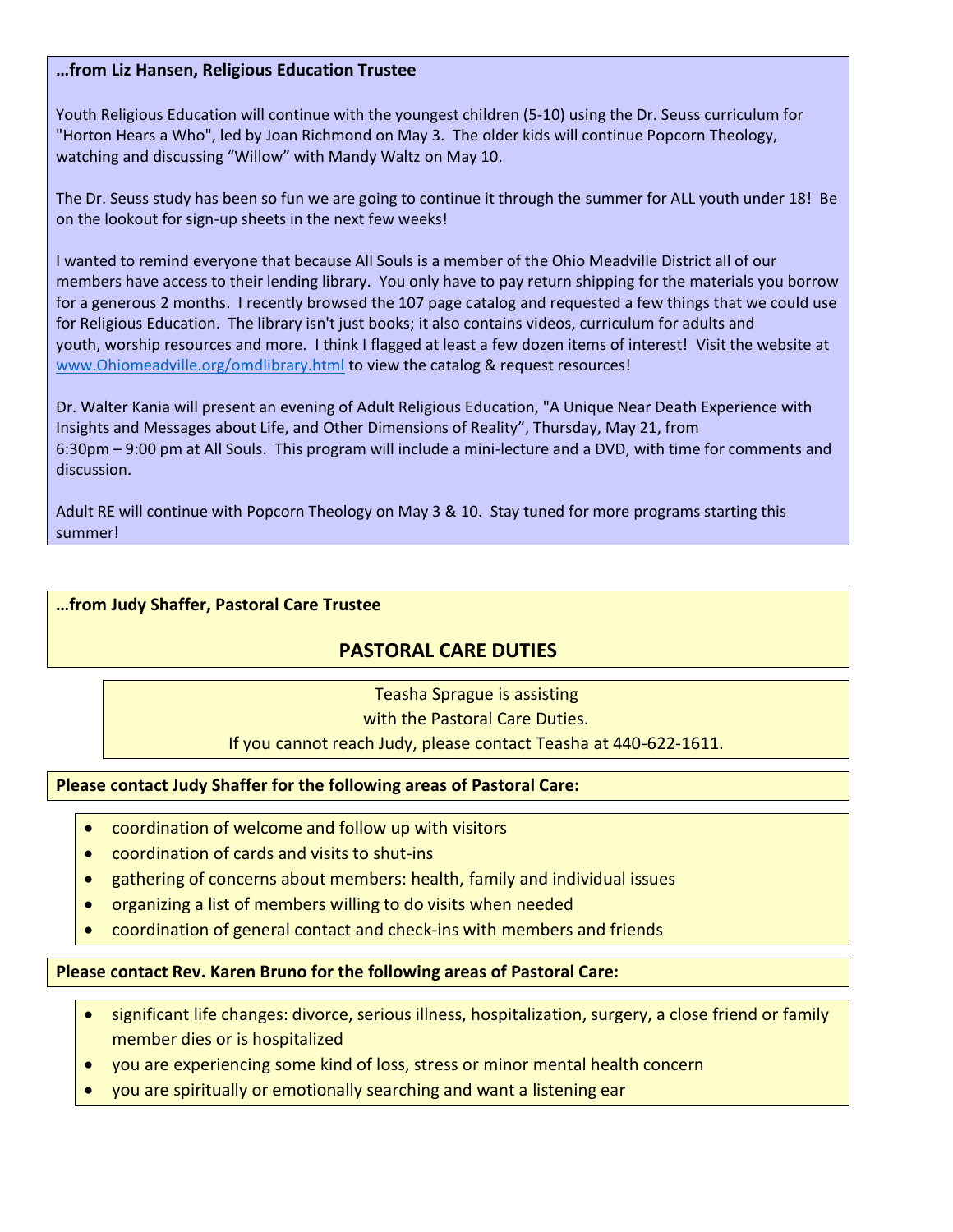#### **…from Bruce Kilgore, Fellowship Trustee**

Our next Pot Luck will be Sunday, May 31 (the week of Memorial Day). So…let's have a picnic! The church will provide Morning Star vegetarian hot dogs. We will have a sign-up list for buns, baked beans, potato salad, other salads & sides and desserts. Remember, it works well to have two or more people sign up for kitchen dishes and clean-up for Pot Luck Sundays.

#### **Remembering Thomas Q. Miller**

All Souls beloved patriarch, Thomas Q. Miller, passed away April 17, 2015, at the age of 92. His contribution to All Souls cannot be emphasized enough. He was a third generation Unitarian Universalist. I will always be grateful that I got to see him on the organ and his mother, Katherine Etz Miller, on the piano in 1986. My wife, Cheryl, and I were married later that year at All Souls. I was also glad to know Tom's Aunt Margaret Etz Walter who, in 1976, was responsible for getting All Souls on the National Historical list. The church had services only on the first Sunday of the month back then, and the congregation was less than 10 people. Both Tom's mother and aunt passed away in early 1987. Tom kept the church in repair, lawn mown, and bills paid, etc. all by himself. In November of 1987, a couple of people from Bellville came to Tom, and the church reopened and has been a growing church since. Tom loved to see the church grow and loved to see the children back at church. He gladly gave up the organ to new, younger organists, but still filled in as necessary. He opened up his home for many Board meetings, where we tried to learn a new song every month. He loved celebrating holidays at All Souls, including our Halloween Parties, a very old tradition at All Souls. He was always appreciative of the holiday décor at the church. He was always supportive of new ideas and different types of worship. Tom was a teacher and principal for many years at Mifflin Elementary School. He was a very long and active member of Bellville Masonic Lodge and Eastern Star. He took active support in the Bellville Jefferson Township Historical Society, overseeing the legacy of his fraternal aunt and uncle, Marjorie & Mayor Howard Smith. His knowledge of the people and places of Bellville will probably never again be met. Most of all, his sense of humor and antics will be most sadly missed. So long Tim…..and a great big THANK YOU!

#### **…from Mandy Waltz, Media, Advertising & Growth Trustee**

I was looking at the UUA.org website for ideas for the May newsletter. I came across this list of ideas for growth. We already do a lot of these suggestions, and I am proud of our church for this. I thought I would share this list with everyone in hopes that it will spark some new discussions for the growth of our church. This is the first half of the list. The second half will appear in the June newsletter.

#### **100+ IDEAS FOR MEMBERSHIP GROWTH**

 Put nametags in a convenient location, and encourage everyone in your congregation to wear one on Sunday. Provide different colored name tags for visitors.

 Provide coffee mugs of a special color for visitors and others who may want to meet people. (Be sure to talk with those with mugs!)

 Hold special events for [newcomers,](http://www.uua.org/growth/newcomers/index.shtml) such as an informal orientation dinner, dessert, or a luncheon following the Sunday service. Plan to offer a tour of your facilities and a description of Unitarian Universalism.

 Appoint someone to be responsible for following up on all visitors, including children, youth and young adults. When a member calls on a newcomer within 72 hours after the visit, the chances for a return visit increase by more than 50%.

 Assign "buddies" to every visitor. The buddy stays with the visitor to answer questions, to introduce the visitor to others, and to follow-up during the coming week.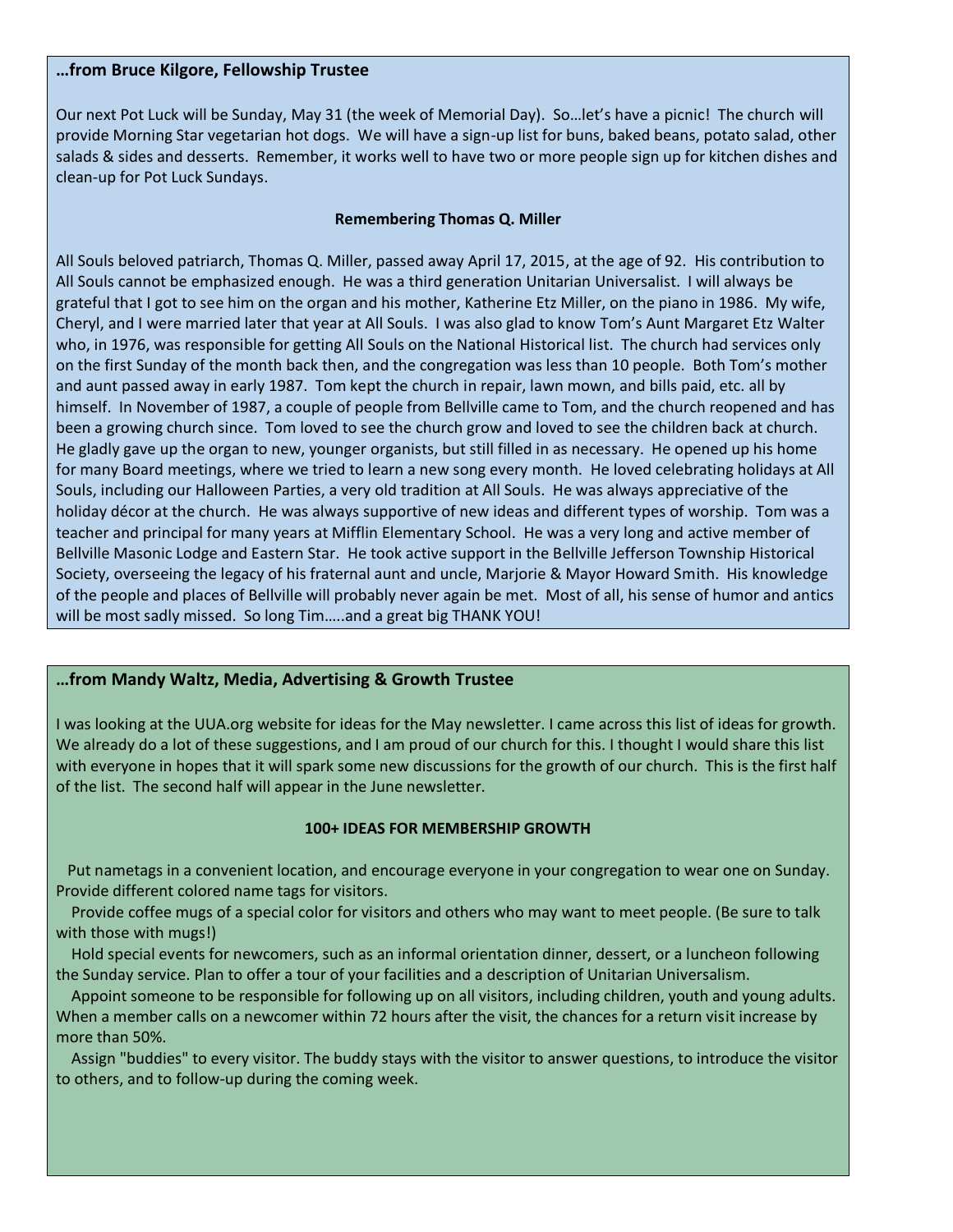#### **…Media, Advertising & Growth cont.**

Make regular announcements regarding how one becomes a member.

 Hold regular "Invite-a-Friend" Sundays when active members are encouraged to bring friends who are potential Unitarian Universalists to church.

Encourage each committee to take time for orienting and training a new member who joins them. It is helpful to provide new committee members with materials that include the committee's mission statement and minutes from past meetings.

Invite promising new leaders to attend leadership school and/or General Assembly.

 Have regular [adult education programs](http://www.uua.org/re/adults/index.shtml) to which newcomers can be invited. One-time events or a discussion series should be planned throughout the year, including summer months.

Hold Sunday services all year long.

Reserve several "choice" spaces in your parking lot for "visitors" and mark them clearly.

 Put all visitors on your mailing list without requiring them to request it. Never remove someone without first telephoning to confirm they are no longer interested.

Have a variety of [pamphlets](http://www.uua.org/publications/pamphlets/index.shtml) on Unitarian Universalism (UUism) handy for visitors.

 Develop a brochure that describes your congregation and its history to hand out to visitors and place in your brochure rack.

 Give an attractive "welcome bag" to all first time visitors. In might include a pen with your congregation's name on it, RE offerings, a church newsletter, a mission statement, a description of ways to get involved, a card listing the [UU Purposes and Principles,](http://www.uua.org/beliefs/principles/index.shtml) and introductory pamphlet on UU and ways to contact the minister and Religious Educator. (One congregation even includes four freshly baked muffins.)

 Take time in the service to joyfully welcome all visitors. Invite them to raise their hands and have the ushers give each of them a "welcome bag."

 Develop a "new member's packet." It might include your church directory, bylaws, history, UU Purposes and Principles, religious education brochure, and last annual report and a pledge card [\(Hospitality Sampler\)](http://www.uuabookstore.org/productdetails.cfm?PC=697).

 Include a space for telephone numbers and email addresses in your visitors' book so you can follow up with them later.

 Have specific breakfasts or luncheon pot lucks so newcomers can meet members and leaders of the congregation.

Make sure that your membership committee has a budget that enables it to do the best possible job.

 Offer a pictorial directory. It will enable both newcomers and old-timers to learn more easily the names of members.

 Make sure that your religious education facilities are attractive to children and their parents. Pay special attention to the church nursery. Make sure it appears safe and inviting.

 Provide Sunday morning [greeters](http://www.uua.org/growth/newcomers/20014.shtml) at each of your major entrance areas. (If yours is a larger congregation with more than twenty visitors a week, station your first group of welcoming greeters in the parking lots.)

Have an 'unofficial' young adult greeter who identifies and connects with visiting young adults.

 Identify 2 young adults who are committed to going out for brunch every Sunday with any young adults who come to the 10:30 service. Same place, same time.

Have an attractive, user friendly [web page](http://www.uua.org/communications/websites/index.shtml) which is updated regularly.

 Join with other area congregations to [advertise Unitarian Universalism.](http://www.uua.org/growth/marketing/index.shtml) Welcome Wagon, the local media and the web are often the first places newcomers to your community will hear about you.

 List the time and location of your services and a telephone number that will always be answered, even if by a machine, in the yellow pages.

 On your answering machine message, include an option to listen to recorded directions to your church. Read the directions a bit slower than normal.

 Evaluate the quality of your [Sunday services.](http://www.uua.org/worship/index.php) Regular participants sometimes put up with situations that make visitors feel uncomfortable.

 Develop strategies to assimilate newcomers quickly into the life of the congregation. New members who are not involved within 18 months after joining frequently become inactive within 3 years.

 Expand the "ownership" of your congregation by including [young adults](http://www.uua.org/re/youngadults/index.shtml) in their twenties and thirties in leadership positions.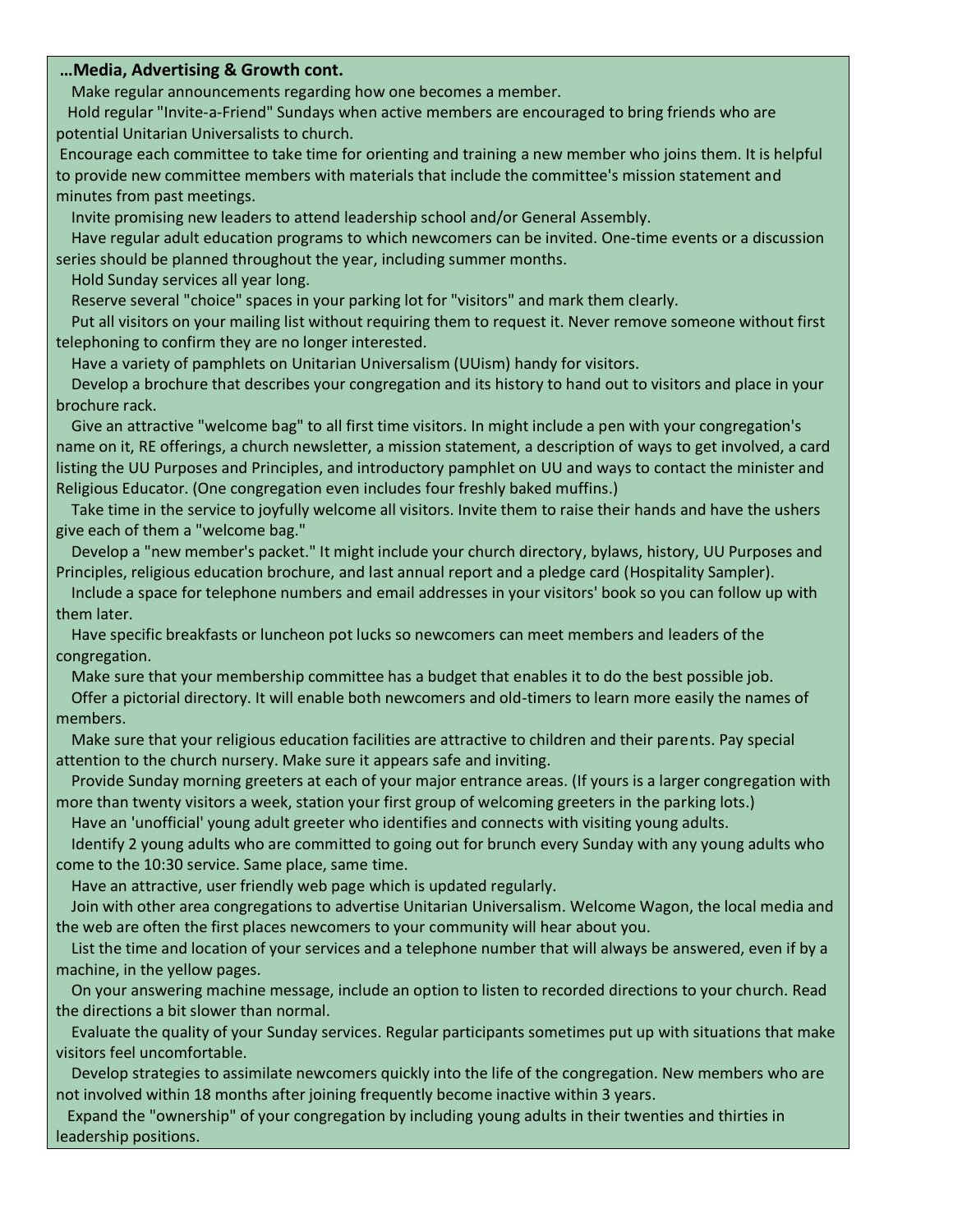#### **…Media, Advertising & Growth cont.**

Hold religious education orientation sessions for parents.

 Provide child-care for your newcomer meetings and all other activities. Give all committee chairs a sheet listing pre-approved sitters names and phone numbers and directions for getting them paid.

Post flyers about your special events in key locations around your community.

 Print an eye-catching flyer about your church and put it on the windshields of cars in major parking lots. When you are 80-85% of capacity on Sunday morning in the adult service and/or RE program, you have three choices if you want to be growth oriented: (a) expand your facilities, (b) add a second service and church school session, (c) start a new congregation.

If you choose to [add a second service,](http://www.uua.org/documents/congservices/addingworshipservices.pdf) consider using a different style of worship.

 Involve a number of people in your Sunday services, such as chalice lighters, readers, and moderators for announcements.

 Make announcements at a place in the service when they won't overwhelm what comes before or after. Announcements should not exceed one-tenth of the total time of your Sunday service. Encourage people to submit announcements in advance and print them in the order of service.

 If you have five or fewer guests per Sunday, provide a time for them to introduce themselves if they wish. Provide good [music](http://www.uua.org/worship/music/index.shtml) during your service. Even a recording played on a quality sound system is better than nothing at all.

Conclude every Sunday service with a note of hope. Visitors never forget the "downers."

 Place occasional "testimonials" in your Sunday service and newsletters, in which members share why they are Unitarian Universalist and what the church means to them.

 Devote space in each of your newsletters for a personal/ inspirational note. The people who read it are your enlarged congregation.

 Look at your facilities from a visitor's eye. People feel friendlier in a space that communicates warmth through its colors and décor.

 Keep your building clean and attractive. A sense of pride in your space communicates a sense of pride in your faith.

Designate specific individuals rather than committees to look for and attend to visitors.

Begin and end your services on time.

 Meet diverse needs by offering many choices in your programming. [Smaller groups](http://www.uua.org/growth/ideas) permit sharing more than larger groups.

 Begin Covenant Groups in your church. [\(Small group ministry](http://www.uua.org/re/adults/group/index.shtml) is key to making members feel they are part of the church.)

 One way we grow is by being welcoming, honoring and [inclusive of diversity.](http://www.uua.org/multiculturalism/index.shtml) Do an audit of your space and programs, including Religious Education programs and worship. Ask yourselves questions like these and then develop a plan to make needed changes:

Whose pictures are on the walls? The bulletin boards? What are the messages?

 In choosing stories for worship and sharing in other settings, who are the characters? What do they do? Who describes their experience?

 What celebrations are part of your congregational life? What do you learn about the "other"? How does this learning affect your life and the life of your congregation?

 What are the themes and values of the curricula you use? Whose values are they? What is implicit in them? Explore the environments for Religious Education programming. Look at everything in each room, in each space. What messages do the spaces convey?

 What kind of diversity is present in your congregation? At worship? In the Religious Education program? Age? Race? Ethnicity? Gender? Family configuration? Sexual orientation? How is this diversity represented in the life of the congregation? In Religious Education? On committees? In Adult Religious Education? In decision making?

 What place does the diversity of your larger community have in the life of your congregation? How do you approach your responsibilities for justice? Out of entitlement? With a sense of accountability? Accountable to whom and how?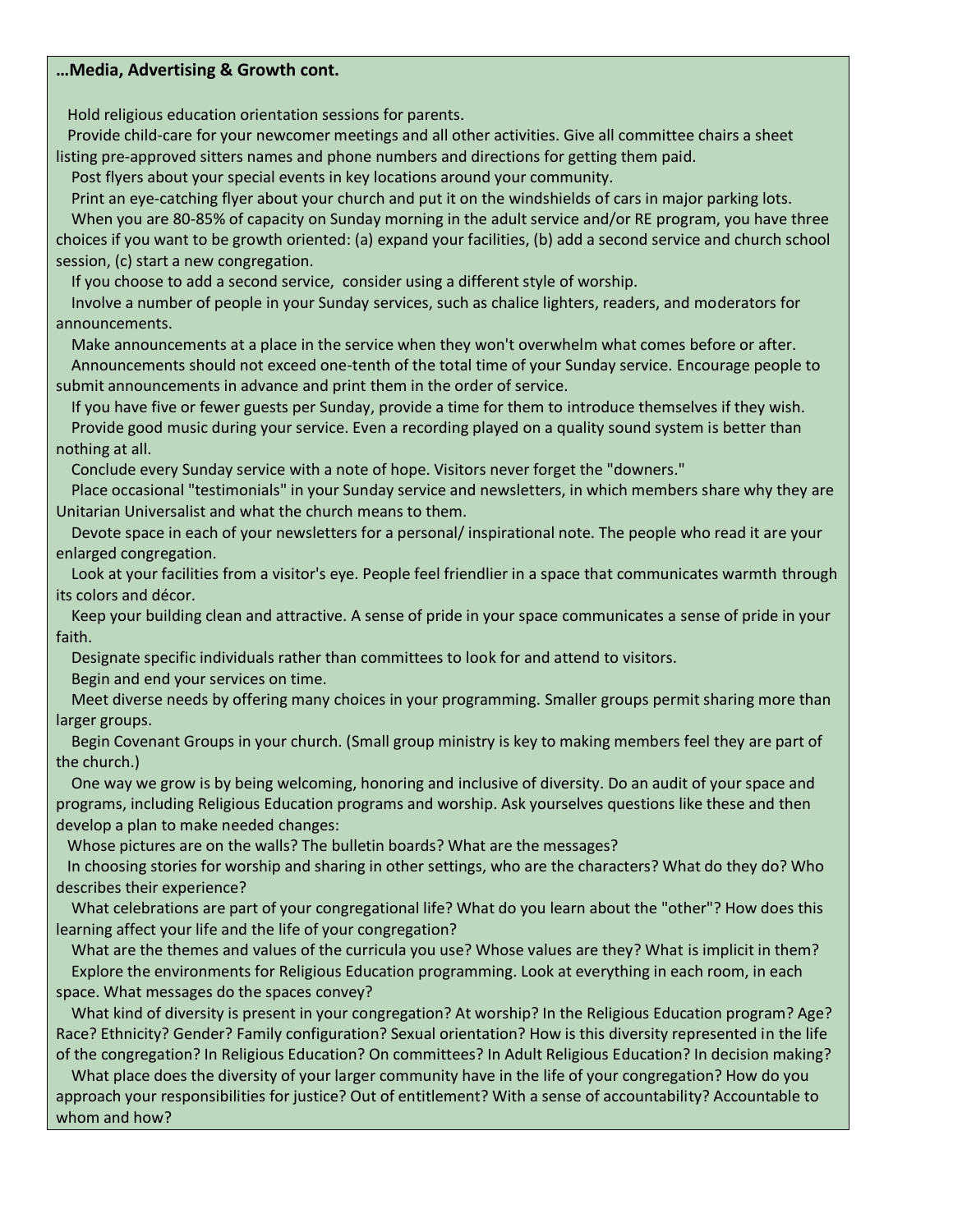#### **…from Brian Moore, Pulpit & WorshipTrustee**

### **Greetings from the Pulpit Chair**

Well, March came and went very quickly, and April will be nearly gone by the time you are reading this. A very busy time of year for many and sometimes a double edge sword when taking time to spend at All Souls. I personally feel I could benefit from skipping a Sunday, but I think the benefits I receive from escaping the rat race at our Sunday morning gathering far outweighs the extra stuff I might get done by staying home.

Members of the board were asked to share their accomplishments for the fiscal year. I hope that everyone has enjoyed the variety of speakers that have been coming to our church. I try to have a diversity in speakers that covers all of our seven principles, our personal spiritual paths, and addresses social and environmental justice. I currently have speakers scheduled through October, with only 5 dates remaining in this year to fill.

I have challenged myself to become a speaker as well, with two talks already presented this year. January 25, I presented "Sympathy for the Devil and the Power of Duality" and then, on March 29, "Living the Mystery". I'm currently working on my third talk titled "The Concept of Paradoxical Unity" for July 5. I have found a spiritual path in the teachings of Lao-tzu and his writings in the Tao Te Ching and find pleasure and enlightenment in sharing those teachings in my talks. Also, the leaving of our Pastor Karen Bruno leaves an extra spot in our schedule to fill, and speaking for free certainly helps with the pulpit budget.

#### **Looking Ahead to May**

#### **Sunday May 3**

**Speaker**: Jean Taddie **Title:** "The Power of a Mustard Seed" **Topic**: The small act of growing food has the power to transform our heath, community and environment. **Leader** – Bruce Kilgore **Music** – Ayesha Fry

#### **Sunday May 10**

**Speaker** – John Gardner **Title:** "Double Vision" **Topic**: Some thoughts on different ways we can learn to view the world through the eyes of others, and how doing so changes our perspective on life for the better. **Leader** – Cheryl Church **Music** – Trio Alle Breve

#### **Sunday May 17: 9:00 am Board Meeting**

**Speaker** – Dr. Walter Kania

**Title**: "Hearing Voices - A Progressive and Credible Christian Voice"

**Topic**: Hearing voices when no one is speaking is considered a mental illness. Hearing voices when no one is there is called an hallucination. Isn't it interesting that the Bible records voices that speak when no one is there to be speaking. We know that people hear voices and then commit abominable crimes as a way of complying with the presumed voice of their deity. But each of us are always hearing voices and yet we are not hallucinating. Whose voice is it that we hear? Is it the voice of a critical parent of our past? Is it the voice of our creative nature, our higher self, or that of some unknown presence? There is a voice speaking in each of us that we fail to hear and acknowledge. But if we would choose to listen to this voice it would literally transform our lives! **Leader** – Reed Richmond **Music** – Ayesha Fry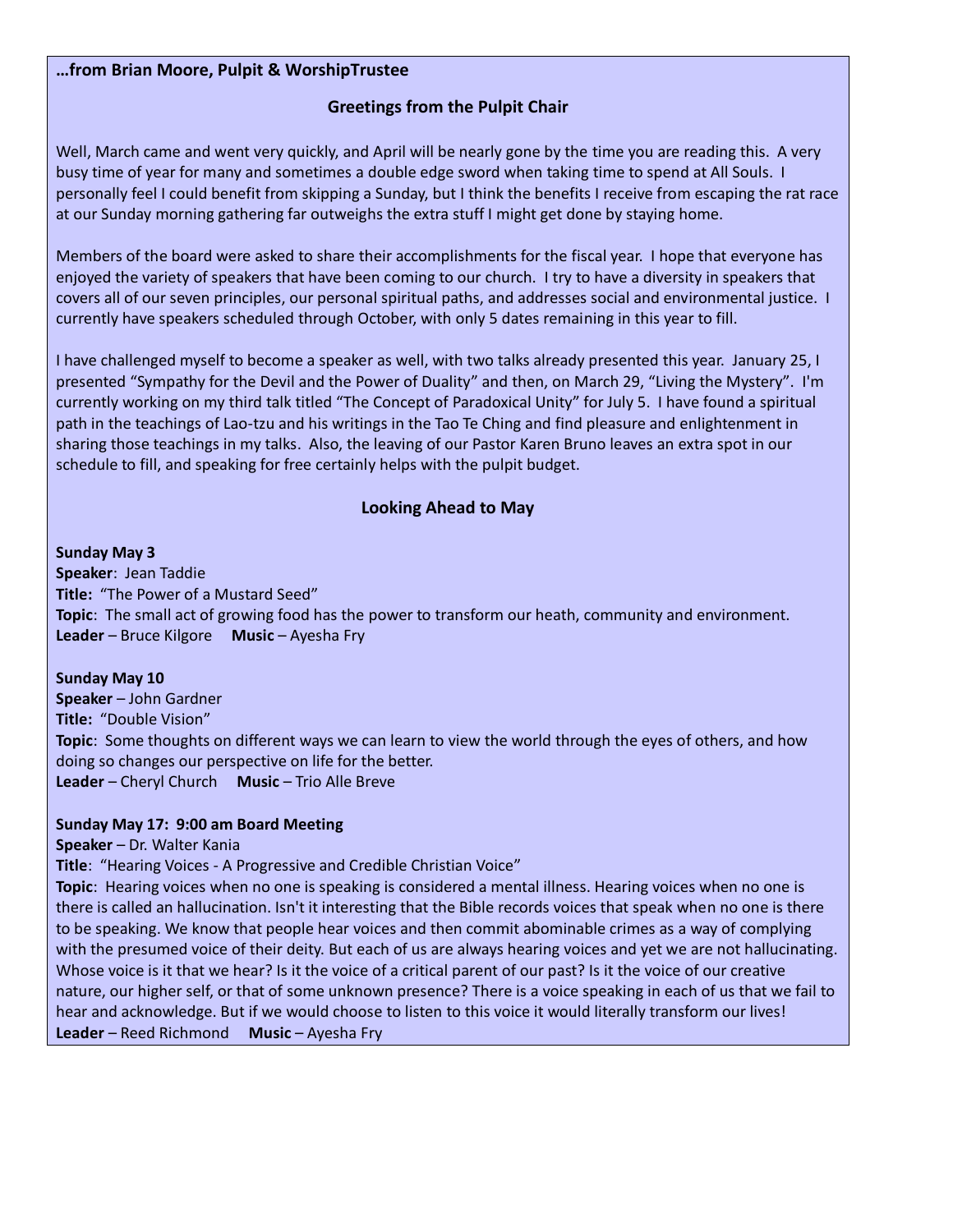#### **…Pulpit & Worship cont.**

#### **Sunday May 24**

**Speaker** – Reed Richmond

**Title**: "Honoring Our War Dead and Seeking Peace"

**Topic**: On May 24, the day before Memorial Day, Reed will be presenting a Peace Memorial Service at All Souls for the 10:30 a.m. service. The purpose of the service is to honor those who have given their lives serving in our armed forces while we seek peaceful solutions to ending war and its devastating effects. Several church members will participate in the service.

**Leader** – Joan Richmond **Music** – Trio Alle Breve

# **Monday May 25th Memorial Day**

#### **Sunday May 31**

**Speaker** – Reverend Julia Corbett-Hemeyer **Title**: "A Balanced Faith"

**Topic**: Like ourselves, faith and spirituality come in a wide variety of styles. We'll look at how understanding these diverse styles of faith can help our religious and spiritual lives as individuals and as a congregation. **Leader** – Teasha Sprague **Music** – Ayesha Fry

#### **\*\*\* Kenya Coin Collection and Pot Luck\*\*\***

# **Peace, Love, and Namaste to All Souls.**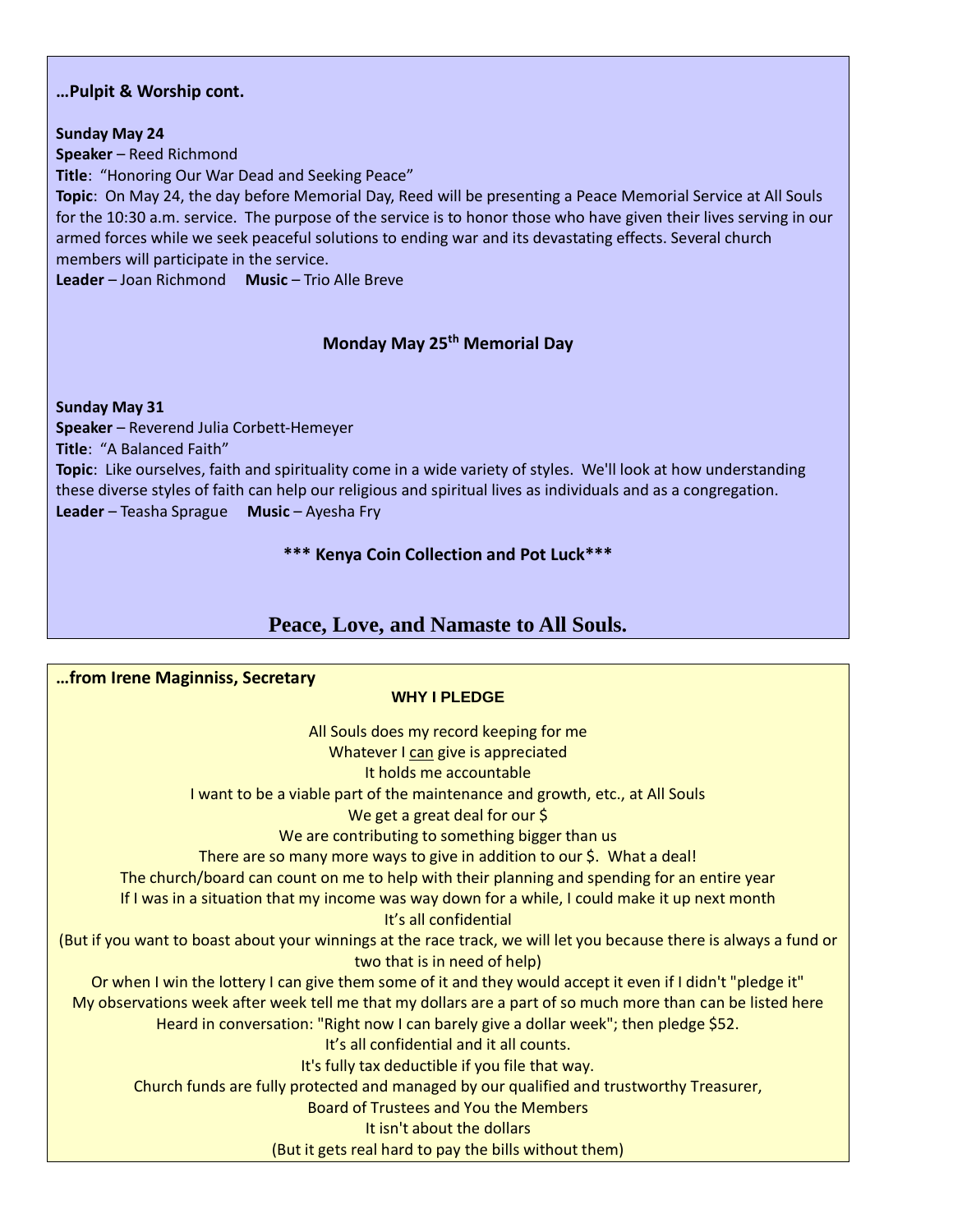# **Living Lotus Zen Sangha May Schedule of Events**

Everyone is welcome to practice with us! No previous meditation experience necessary. The church is opened at 6:00 p.m. Please enter from the side door, and we sit upstairs. Loaner meditation cushions (Zafus & Zabutons) are available as well as pews for those who prefer/need to sit in a chair.

> 6:30pm-6:50pm - Zazen (sitting meditation) 6:50pm-7:00pm - Kinhin (walking meditation) 7:00pm-7:20pm – Zazen (second period of zazen) 7:20pm-7:30pm – Liturgy (heart sutra, chanting and prostrations) 7:30pm-8:30pm - Dharma Talk shared by Sensei Dean Williams when present, otherwise sangha news & informal discussion

Current Book/Text/Discussion: "Inside the Grass Hut", by Ben Connelly Brief Beginner's guide to Zazen & Kinhin: http://global.sotozennet.or.jp/eng/practice/zazen/howto/index.html

**Monday, April 27th at 6:30pm - 8:30pm, Sit & Service -** All Souls Unitarian Universalist Church in Bellville, Ohio

**Monday, May 4th at 6:30pm - 7:30pm, Book Discussion -** Relax, It's Just Coffee, 105 N Main St, Mansfield, Ohio Sangha members and friends are invited for coffee and informal discussion over a Zen book. This will offer Sangha members and friends an opportunity for intensive work with a text to supplement our regular 2nd & 4th Monday's sittings. NEED NOT HAVE ATTENDED PREVIOUS SESSIONS to jump iN! BOOK: "Inside the Grass Hut: Living Shitou's Class Zen Poem" - by Ben Connelly (2014) Wisdom Publications ISBN#978-1-61429-121-3 Suggested Selections to Have Read Before Discussion: Chap. 19-25 Bring your thoughts, notes, insights and confusions…and a friend!

**Monday, May 11th at 6:30pm - 8:30pm, Sit & Service -** All Souls Unitarian Universalist Church Contact: Jackie Moore for more information, or visit us via Facebook or our website: "Living Lotus Zen Sangha".





**Daffodils from the home of Chuck & Jennette Rhodes. Beautifully arranged by Ann Kilgore & Bruce Kilgore.**